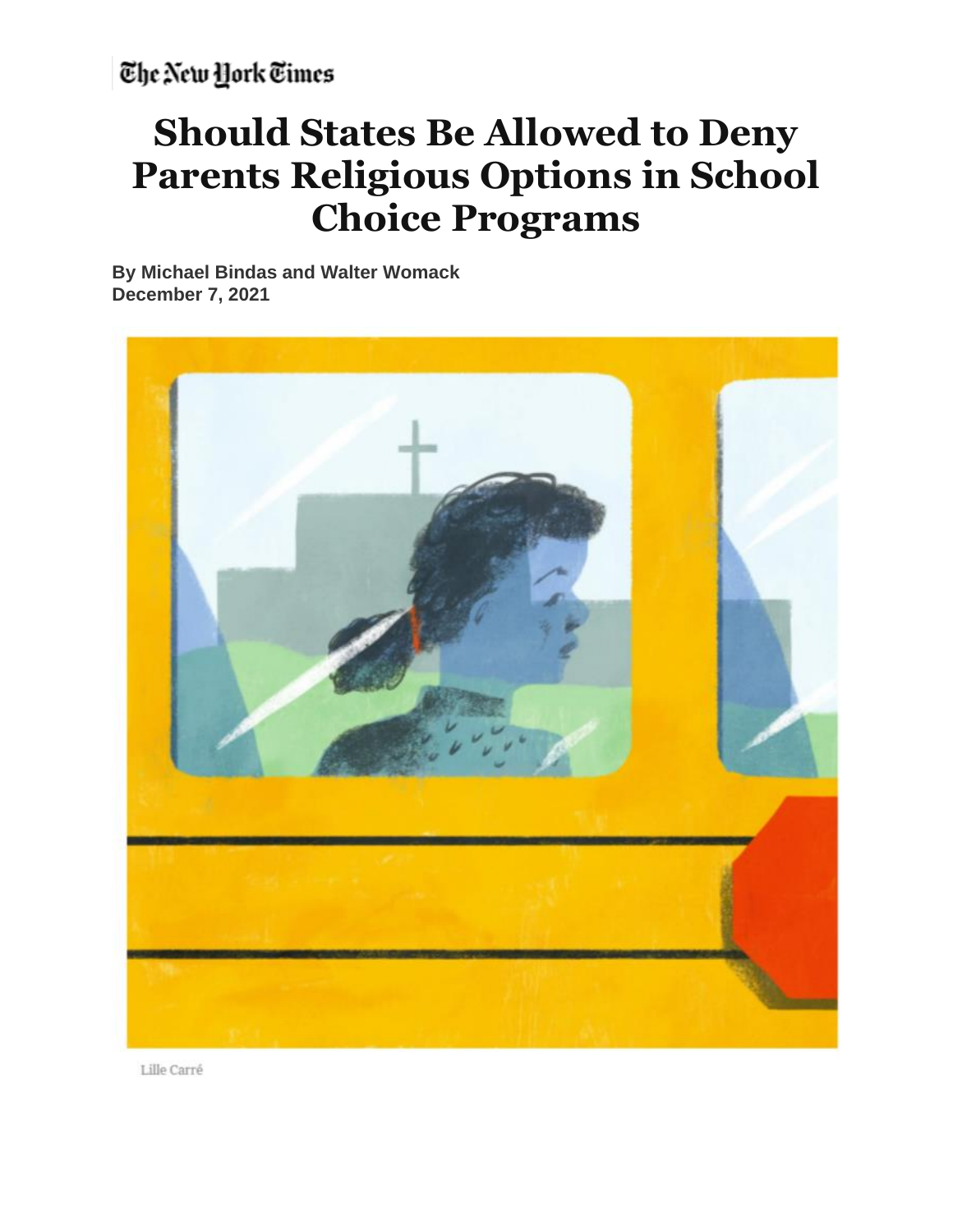Mr. Bindas is a senior attorney at the libertarian Institute for Justice. Mr. Womack is the pastor of Faithful Baptist Church and president of the Memphis chapter of the Southern Christian Leadership Conference.

In the wake of the Civil War, the federal government financed education at religious schools, which were eager to provide desperately needed opportunity to the newly liberated slaves opportunity that few other schools were willing to provide at the time.

Today, religious schools provide similar opportunity to the descendants of those formerly enslaved people, educating tens of thousands of Black students through "school choice" programs. Those programs provide public funds to parents to choose schools, religious or nonreligious, that will best serve their children.

In 2002, the Supreme Court [held](https://supreme.justia.com/cases/federal/us/536/639/) that the Constitution allows school choice programs to include schools that provide religious instruction, so long as the voucher program also offers secular options. The question now before the court is whether a state may nevertheless *exclude* schools that provide religious instruction.

The case, [Carson](https://www.supremecourt.gov/search.aspx?filename=/docket/docketfiles/html/public/20-1088.html) v. Makin, which the justices will hear Wednesday, concerns Maine's tuition assistance program. In that large and sparsely populated state, over half of the school districts have no public high schools. If a student lives in such a district, and it does not contract with another high school to educate its students, then the district must pay tuition for the student to attend the school of her or his parents' choice. That school may be public or private, inside or outside the state — even outside the country.

It can even be a religious-affiliated school. But one type of school is off limits: a school that provides religious instruction. That may seem unconstitutional, and we argue that it is. Only last year, the Supreme Court, citing the free exercise clause of the Constitution, [held](https://www.supremecourt.gov/opinions/19pdf/18-1195_g314.pdf) that states cannot bar students in a school choice program from selecting religious schools when it allows them to choose other private schools.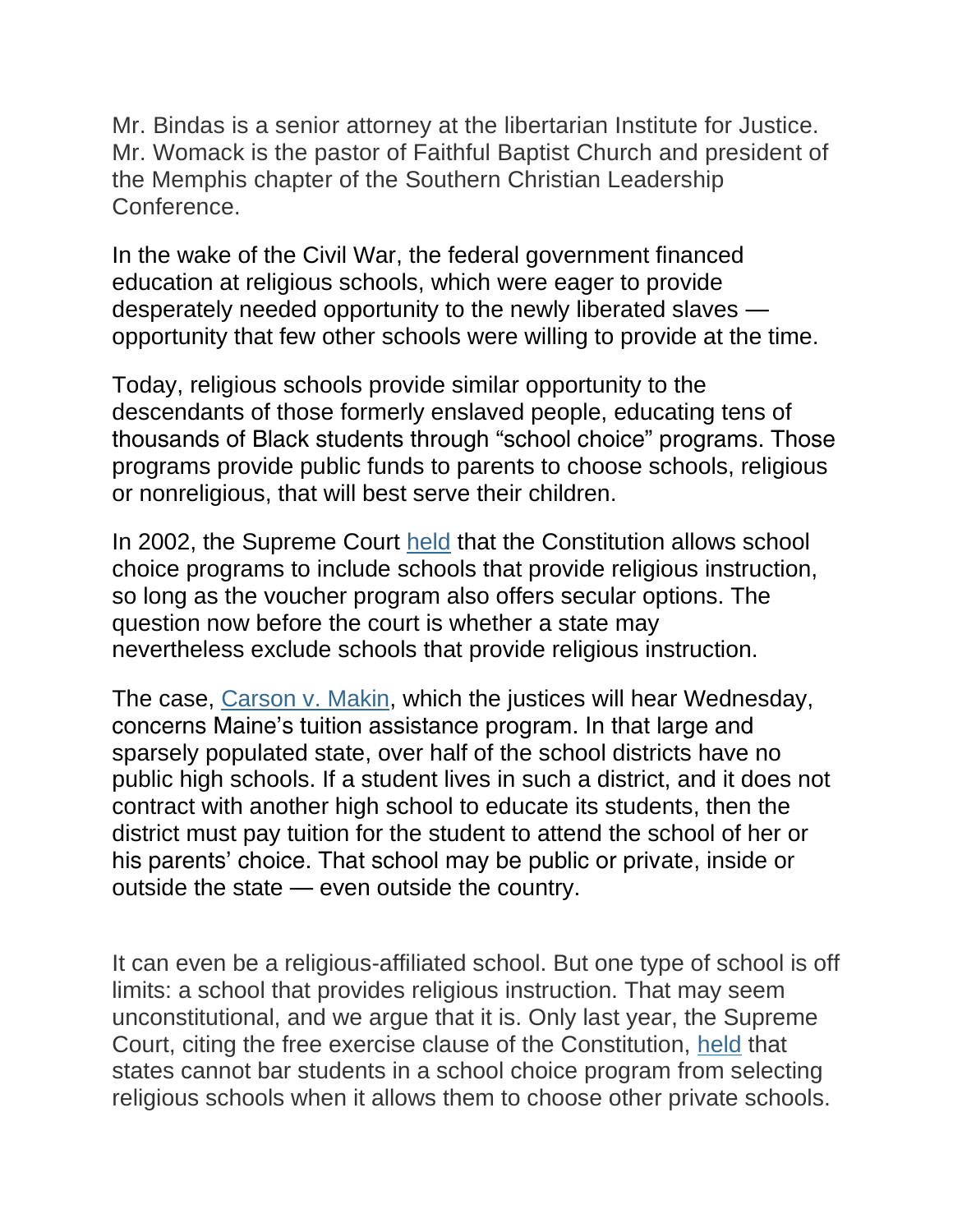But in what can best be described as a hairsplitting distinction, Maine sees things differently. The state insists that it does not bar parents from choosing certain schools because they *are* religious, but rather because the schools *do* religious things.

The constitutional significance of any such distinction was not resolved by the court last year. So now the justices are being asked by two families who have been forced to choose between their right to tuition assistance and their desire for a religious education whether Maine's exclusion is constitutional. Those families are clients of the Institute for Justice, where one of us works. They argue that their rights to exercise their religion are being violated. (Maine, for its part, says the Constitution does not require states to use public funds to pay for a religious private education, even if they pay for a secular private education.)

The outcome will be enormously consequential for families in public schools that are failing them and will go a long way toward determining whether the most disadvantaged families can exercise the same control over the education of their children as wealthier citizens.

Religious schools and educators have long and nobly served our nation's most disadvantaged students. A ruling in Maine's favor would overlook the critical contributions that religious schools have made to the lives of Black Americans for more than 150 years.

Before the Civil War, many Southern states had [anti-literacy](https://glc.yale.edu/american-anti-slavery-committee) [laws](https://glc.yale.edu/american-anti-slavery-committee) intended to keep the enslaved population in not only physical, but also mental, captivity. These laws were passed in response to the activities of Black preachers such as Nat Turner and Denmark Vesey, who preached a message of liberation rooted squarely in the Bible. Fearful that their message might spread, Southern legislatures made it a crime to teach slaves to read — even to read the Bible.

Before the Civil War, many Southern states had [anti-literacy](https://glc.yale.edu/american-anti-slavery-committee) [laws](https://glc.yale.edu/american-anti-slavery-committee) intended to keep the enslaved population in not only physical, but also mental, captivity. These laws were passed in response to the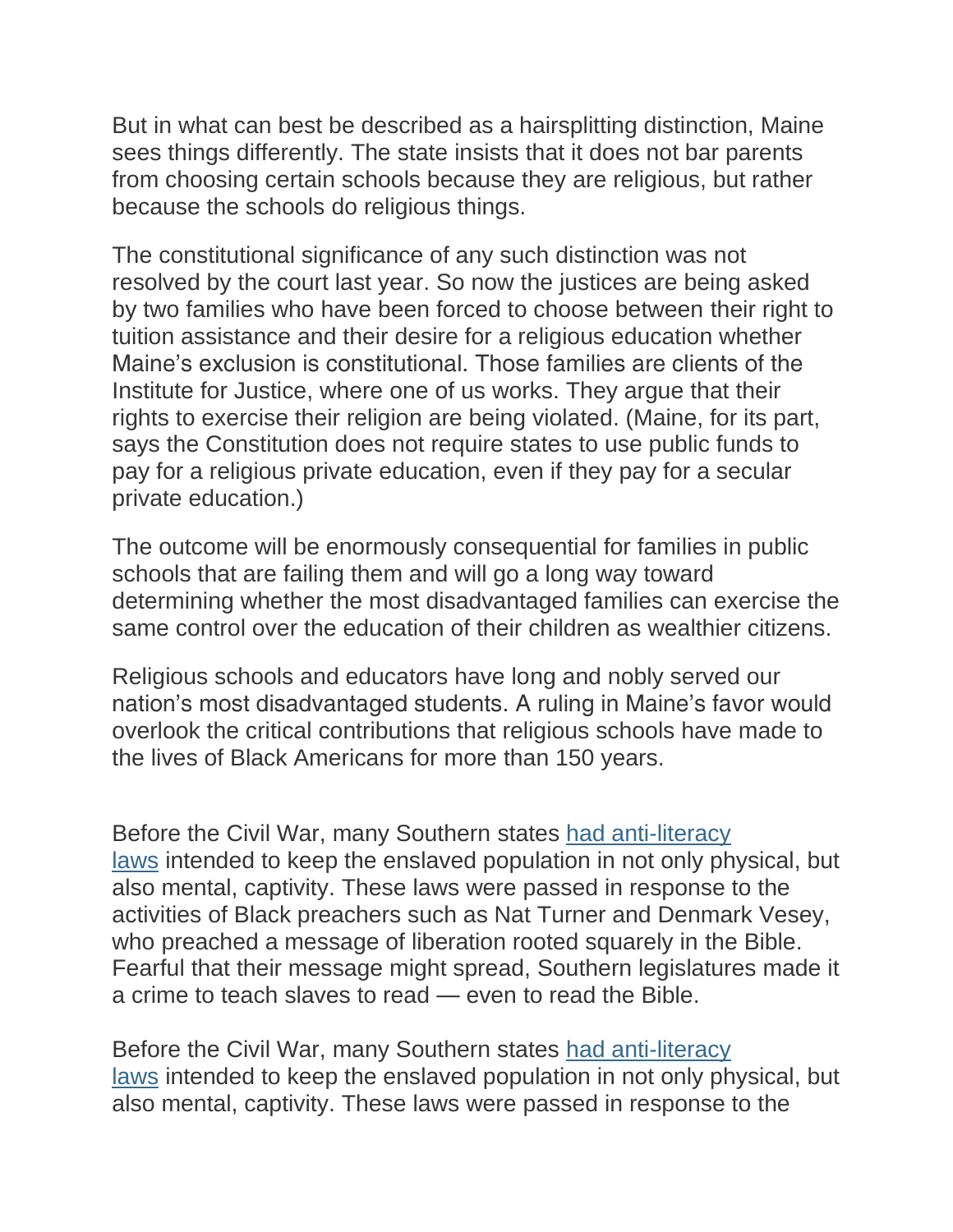activities of Black preachers such as Nat Turner and Denmark Vesey, who preached a message of liberation rooted squarely in the Bible. Fearful that their message might spread, Southern legislatures made it a crime to teach slaves to read — even to read the Bible.

**Sign up for the Tish Harrison Warren newsletter, for Times subscribers only.** An Anglican priest reflects on matters of faith in private life and public discourse. Get it with a Times subscription.

At the end of the war, the Union government faced the challenge of helping set the freedmen on their way to self-determination. This was no small task, however, given that at most only about 10 [percent](https://www.jstor.org/stable/26062071?seq=1) of the liberated population was literate.

To tackle this challenge, the federal government, through the [Freedmen's](https://www.archives.gov/education/lessons/education/lessons/freedmen) Bureau, partnered with Northern organizations to establish schools for the newly liberated in the South. The bureau provided financial assistance to facilitate these educational efforts, and most schools were [established](https://virginiahistory.org/learn/freedmens-schools) by Northern missionary societies. These religious educators fervently desired to help the freedmen deliver themselves from bondage through academic and spiritual support.

The work of those educators has had a lasting impact on the Black community.

But even the heroic efforts of these educators could not fully meet the daunting challenge of ensuring that Black children had access to the same educational opportunity as their white brothers and sisters. In cities and rural communities across the country, Black students have for decades been failed by a public school system that assigns children to schools by ZIP code (read: by wealth), rather than the actual needs of the child.

From a policy perspective, opponents of school choice complain that it diverts taxpayer dollars from public schools so that some students can receive a religious education, and that it further weakens already struggling public schools.